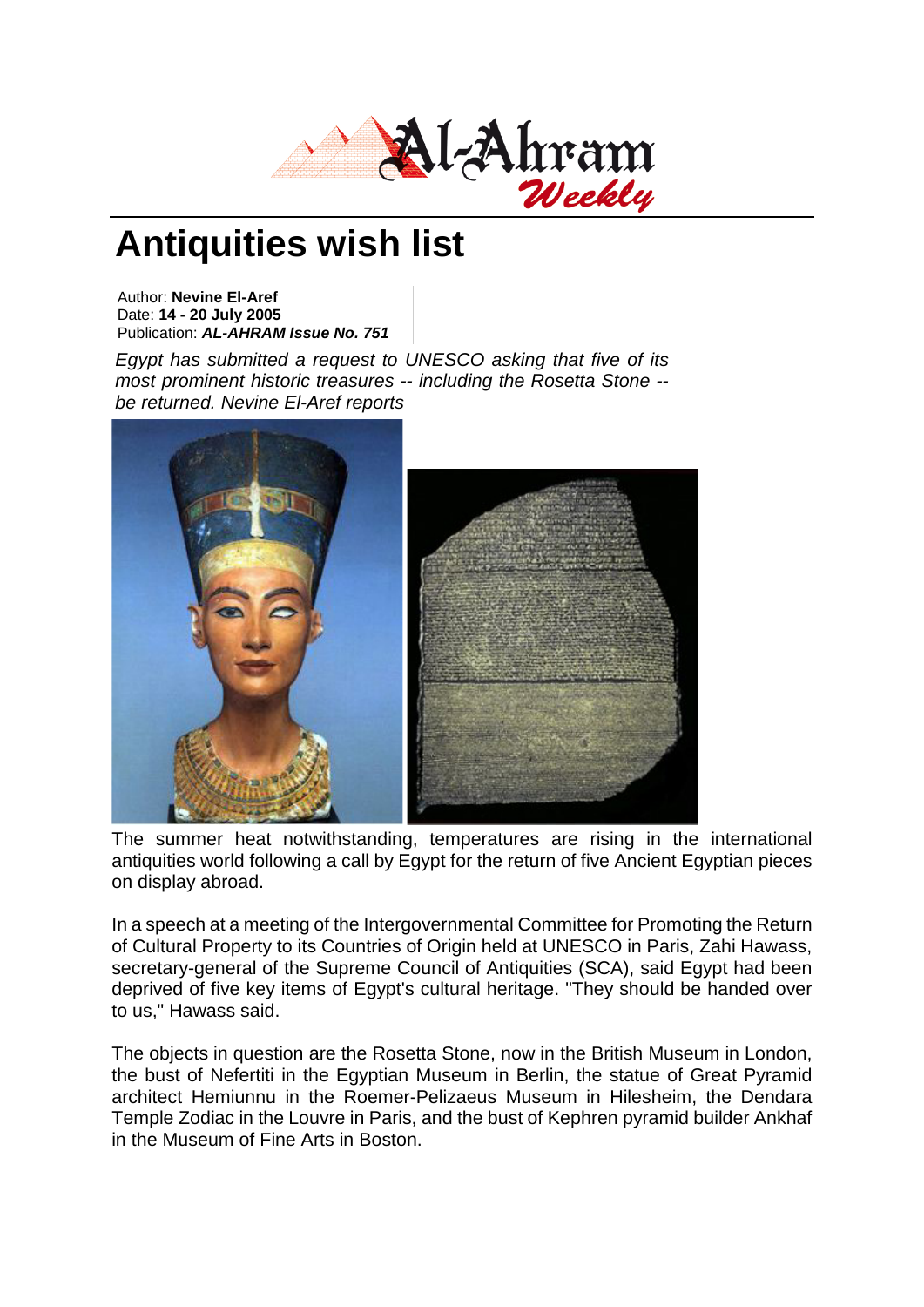Hawass urged other countries affected by similar issues to prepare a list of stolen artifacts considered unique and invaluable to their cultural identity that should be handed over for good, or on loan.

Many observers said Hawass was stirring up the past; some described the request as "wishy-washy", mere casual talk in the same manner that he brought the idea up two years ago in a speech at the British Museum to celebrate its 250th anniversary. At the time, Hawass suggested that the Rosetta Stone be loaned to Cairo's Egyptian Museum for three months.

Hawass later told reporters: "If the British want to restore their reputation, they should volunteer to return the Rosetta Stone because it is the icon of our Egyptian identity."

This time Hawass could not be more serious, nor his wording plainer. On Monday he delivered an official request to UNESCO, of which Al-Ahram Weekly has obtained a copy, asking the UN body to act as mediator between Egypt and the countries concerned in the return of these five items, as well as to help Egypt recover treasures plundered and smuggled out of the country since 1970.

"We must build up a strong national campaign to return these unique objects illegally smuggled out of the country during the 19th century," Hawass told the Weekly. He stressed that he was not requesting all the objects on display abroad, but was only asking for the return of items which played an essential part in Egyptian heritage, and others which were part of a shrine or tomb.

"I am not asking for the moon," Hawass said, adding that Italy had recently returned the 1,700-year-old Aksum obelisk to Ethiopia after 68 years since it had been taken to Italy illegally.

Hawass claimed that the Rosetta Stone -- which was discovered in 1799 in the Nile Delta town of Rashid (Rosetta) by soldiers belonging to Napoleon's expedition to Egypt -- was a similar case. In 1801, the French surrendered to Great Britain, and the stone fell into the hands of British officials who sent it to London. The following year, it was presented to the British Museum, where it is still the most visited exhibit. Dating from 196 BC, it is inscribed with a royal decree of Ptolemy V in three scripts -- hieroglyphic, demotic and ancient Greek -- and in 1822, this enabled French scholar Jean-Francois Champollion to make the breakthrough in deciphering the hieroglyphics. Two modern inscriptions on the stone now record key moments in its modern history: "Captured in Egypt by the British Army in 1801" and "Presented by King George III."

Nefertiti's bust in the Egyptian Museum in Berlin, perhaps the best-known work of art from Ancient Egypt, was unearthed in 1912 by the German excavator Ludwig Borchardt. Hawass says that Borchardt, anxious to preserve the bust for Germany, took advantage of the practice at the time of splitting the spoils of any new discovery between the Egyptian antiquities authority and the foreign mission concerned. Back then, the law required discoveries to be brought to what was called the "Antiquities Service", where a special committee supervised the distribution. Nadja Tomoum, director of the SCA's foreign relations office, said Borchardt, who discovered the head at Tel Al-Amarna, either did not declare the bust, or hid it under less important objects. Either that, or the Egyptian authorities failed to recognise its beauty and importance.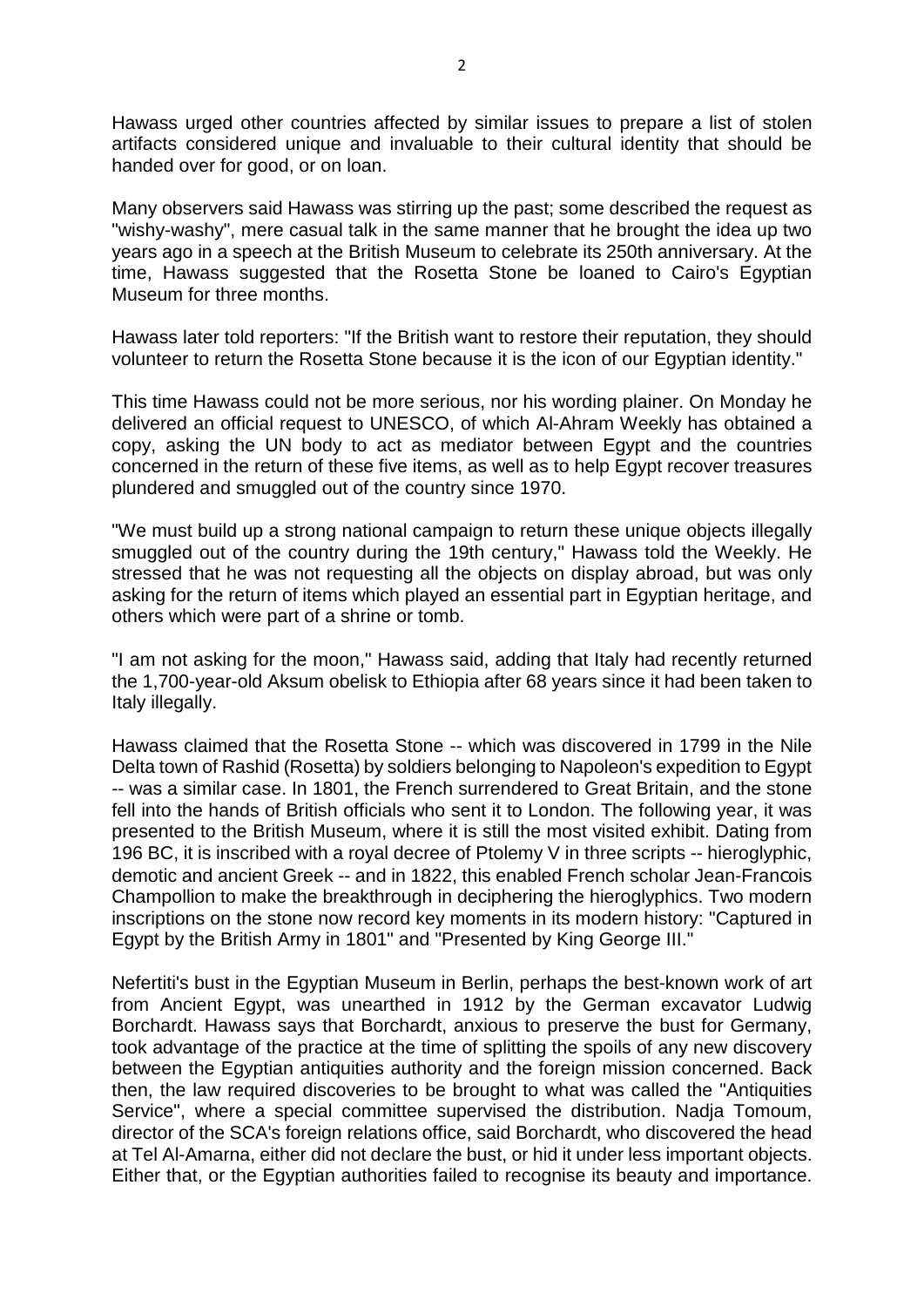According to Borchardt himself, he did not clean the bust but left it covered in mud when he took it to the Egyptian Museum for the usual division of spoils. The service, on that occasion, took the limestone statues of Akhenaten and Nefertiti, and gave the head of Queen Nefertiti to the expedition because it was made of gypsum -- or so they thought.

There were those who said that Borchardt had disguised the head, covering it with a layer of gypsum to ensure that the committee would not see its beauty, and realise that it was actually made of beautiful painted limestone. Whatever happened, Tomoum said, the antiquities authorities did not know about the bust until it was put on show in Berlin's Egyptian Museum in 1923, and had certainly never expressly agreed that this piece should be included in the German share of the Tel Al-Amarna finds.

The principle, since the earliest days of cultural property legislation, has been that the country of origin must expressly permit every single national cultural treasure export. With respect to the bust of Nefertiti, the Egyptian authorities did not give that permission. The Egyptian government later made an attempt to have the bust returned, but Hitler, who had fallen in love with it, refused. He announced that she was his beloved possession, and would remain in Germany forever.

The exquisite painted limestone bust has been on display in solitary, stunningly dramatic surroundings at the museum ever since. Two years ago, however, in a highly curious curatorial decision, two Hungarian artists were allowed to fuse the ancient bust onto a contemporary bronze-cast body for a few hours in an attempt to visualise how Nefertiti's body might have looked like.

As for the Zodiac in the Louvre, this is one of the most famous cases of looting in Egypt. Its loss is felt not only for its artistic value, but also because it demonstrates what the science of astrology owed to the Egyptians. When General Desaix, a member of Napoleon's expedition, set eyes on it he was so enchanted that he commissioned the artist Denon to draw it for the Description de L'Egypte. When French collector Sebastien Saulnier saw the Zodiac, he decided that such a remarkable piece should belong to France. Because he did not want others to hear of his plan, he announced that he was excavating at Thebes, where he bought some mummies and antiquities to cover his tracks. At that time some English visitors were sketching at Dendara, and only after they left did Saulnier return. He and his French agent then set about removing the ceiling of the temple. The Zodiac arrived in Paris and was sold to King Louis XVIII for 150,000 francs.

The statue of Hemiunnu, architect of Cheops' Great Pyramid, in the Roemer-Pelizaeus Museum in Hildesheim, Germany, is another example of illicit trade. Hemiunnu, Cheops' nephew, served his uncle as vizier. His statue was discovered in 1912 in his tomb in the shadow of the Great Pyramid at Giza, and was transported to the Roemer-Pelizaeus Museum, which belonged to a wealthy German citizen, Pelizaeus, a collector who backed scientific excavations at Giza.

The bust of the Kephren pyramid builder, Ankhaf, now in the Boston Museum of Fine Arts, is another unique piece of Egyptian heritage. American Egyptologist George A Reisner found it in Ankhaf's tomb at Giza. Tomoum said that although Ankhaf's statue